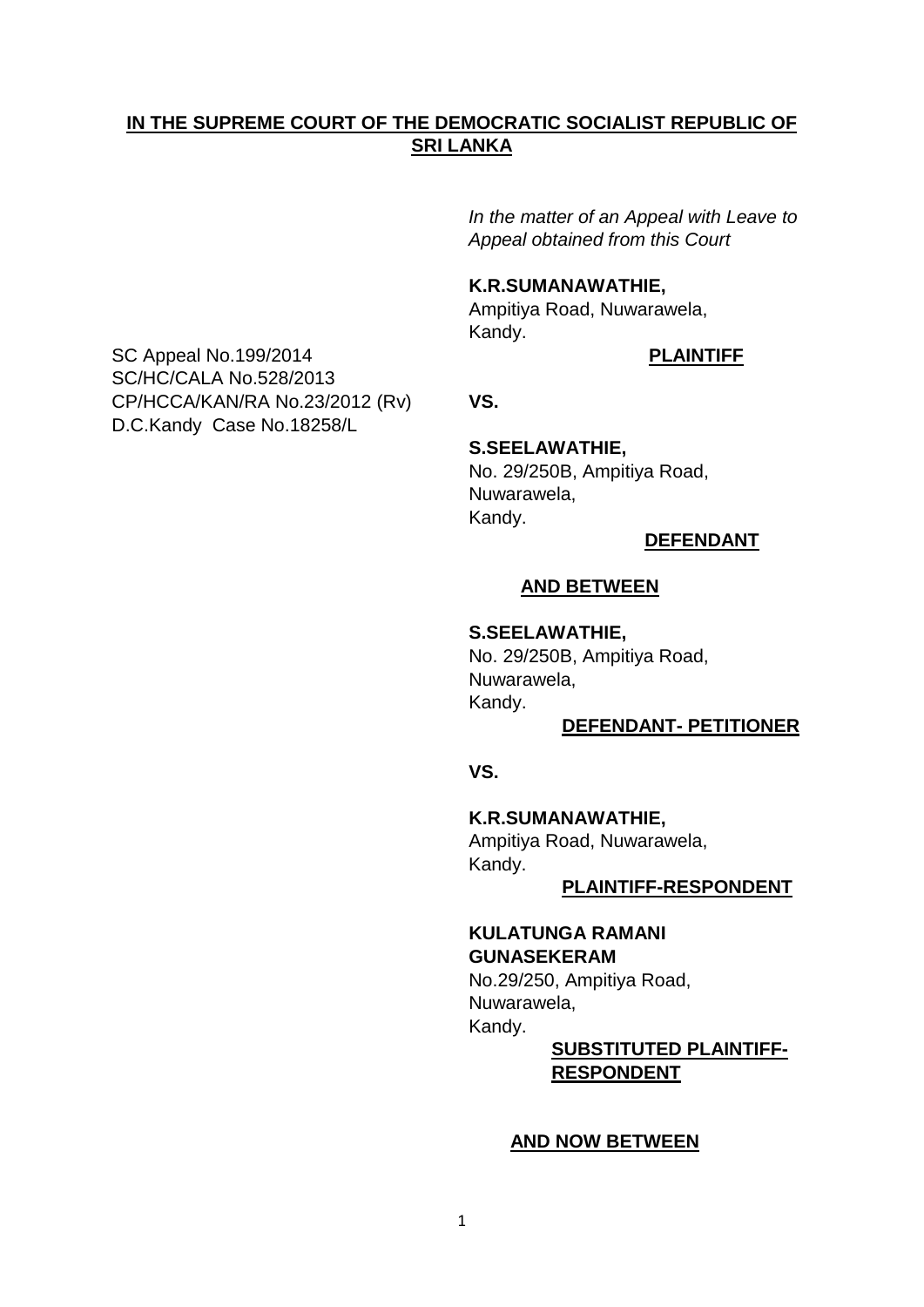**S.SEELAWATHIE,**

No. 29/250B, Ampitiya Road, Nuwarawela, Kandy.

## **DEFENDANT- PETITIONER- PETITIONER/APPELLANT**

*<u> VS.</u>* 

## **K.R.SUMANAWATHIE,**

Ampitiya Road, Nuwarawela, Kandy. (Deceased) **PLAINTIFF-RESPONDENT** 

# **KULATUNGA RAMANI GUNASEKERAM**

No.29/250, Ampitiya Road, Nuwarawela, Kandy.

## **SUBSTITUTED PLAINTIFF- RESPONDENT-RESPONDENT**

**BEFORE:** Sisira J. De Abrew, J. Anil Gooneratne, J. Prasanna Jayawardena, PC, J.

**COUNSEL:** Manohara de Silva, PC, with A. Wijesurendra for the Defendant- Petitioner- Petitioner/Appellant. Samantha Ratwatte for the Substituted Plaintiff-Respondent- Respondent.

**ARGUED ON:** 26th September 2016

**WRITTEN** By the Substituted Plaintiff-Respondent-Respondent on 06th **SUBMISSIONS** March 2015 and after the argument on 26<sup>th</sup> September 2016. **FILED ON:** By the Defendant-Petitioner-Petioner/Appellant on 11<sup>th</sup> December 2015.

**DECIDED ON:**  $22<sup>nd</sup>$  June 2017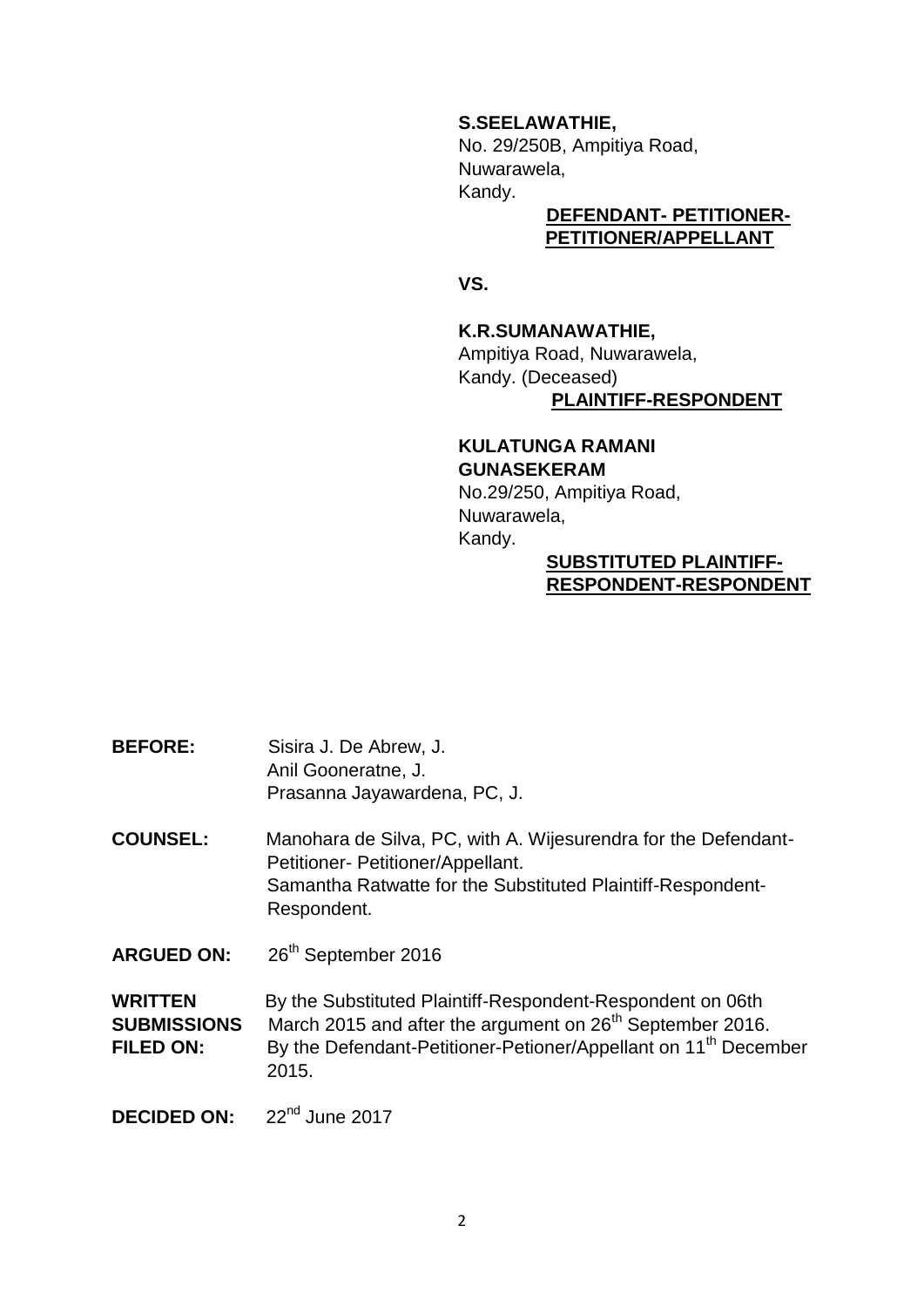Prasanna Jayawardena PC, J

This appeal raises the question of whether this action, in which the plaintiff obtained a possessory decree entered in her favour by the District Court but subsequently died before that decree could be executed, can be continued by the legal representative of the deceased plaintiff and the decree be enforced, after the plaintiff's death.

I first will set out, as briefly as possible, the facts in this case, which has had a long history.

The Plaintiff-Respondent ["the plaintiff"] filed this action in the District Court of Kandy praying for the ejectment of the Defendant-Petitioner-Petitioner/Appellant ["the defendant"] from the allotment of land described as Lot No. 42 in Plan No. 1693, which is described in the schedule to the plaint ["the land"]. This land is situated in Ampitiya in the Kandy District. The plaintiff's case, as set out in that plaint, is that the plaintiff is entitled to the land. The plaintiff described herself as the "owner" ["අයිතිකාරිය"] of the land and also as the "allottee" ["කට්ටිකාරිය" ] of the land. However, the plaint does not state any further details with regard to the alleged ownership or allotment. The plaintiff pleads that the defendant has forcibly entered into wrongful and unlawful possession of a part of the land. On that basis, the plaintiff prayed for a decree ejecting the defendant from the land and placing the plaintiff to possession of the land. The plaintiff also prayed for the recovery of damages from the defendant.

The defendant filed answer denying the plaintiff's claim. The defendant pleaded that, the land is State land. The defendant stated that, Lot No. 42 which is referred to in the plaint, had been sub-divided into Lot No.s 62,64,65 and 67 by the Pradeshiya Sabhawa. The defendant further stated that she is in possession of and residing in a house she had built upon Lot No.62 while the plaintiff is in possession of and residing in Lot No.67. On that basis, the defendant prayed for the dismissal of the plaintiff's action and for an Order declaring that the defendant is entitled to possession of the entire land – *ie:* the entire land described in the schedule to the plaint and not only Lot No. 62.

A perusal of the journal entries shows that, the disputed land was surveyed upon a Commission issued by the Court. Thereafter, the Court directed that, this case be called in open Court on  $22<sup>nd</sup>$  March 1999 to consider the plan which had been prepared. On that day, both the plaintiff and defendant were present in Court and were represented by their lawyers. It was recorded that the plaintiff and defendant were mother and daughter. The parties agreed to settle the case in the following manner: the parties agreed that the land which is the subject matter of this case is shown as the Lot No. 42 in Plan No. 1693 referred to in the plaint and described in the schedule to the plaint. The defendant agreed and undertook to hand over and deliver, to the plaintiff, within one month of  $22<sup>nd</sup>$  March 1999, possession of the part of the land the defendant was occupying including the house the defendant was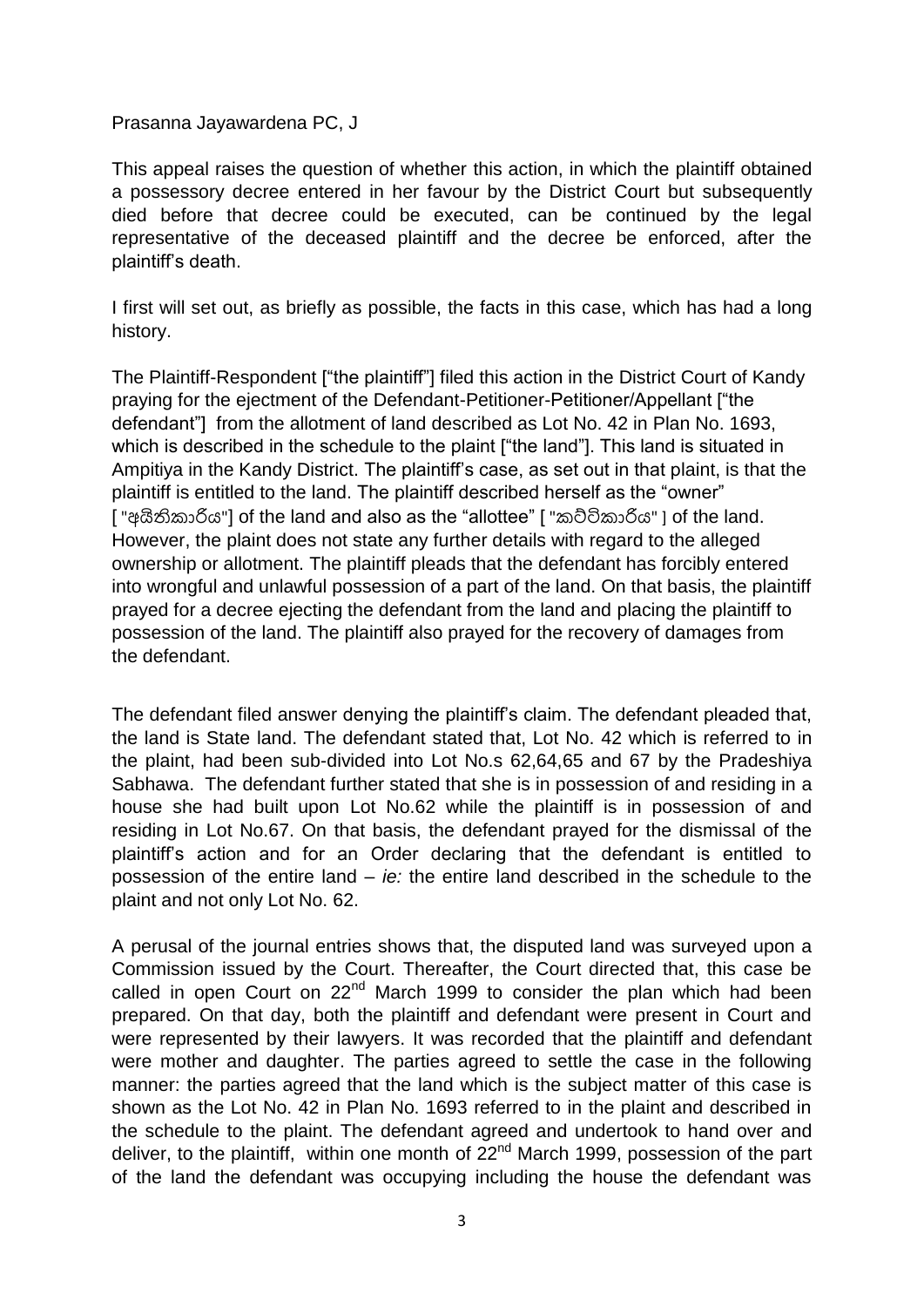residing in. The defendant further agreed that if she failed to do so within one month, the plaintiff was entitled to obtain a writ of ejectment against her. The plaintiff and the defendant have signed the case record to signify their assent to these terms of settlement. The Court has entered decree in terms of this settlement. The terms of settlement and the decree did not include any liability on the part of the defendant to pay damages to the plaintiff in the event the defendant failed to quit the land.

It is common ground that, the defendant did not hand over and deliver possession within the agreed period of one month. The defendant claims that, the plaintiff permitted her to remain in occupation of that part of the land and the house standing thereon, until she found alternative accommodation. However, instead of finding alternative accommodation and quitting the land, the defendant continued to reside in the house and occupy that part of the land. The defendant claims that she did so because she found out that the land was State land to which the plaintiff had not obtained any permit or license or title of any sort.

On 03<sup>rd</sup> August 2006, the plaintiff made an application to execute the decree and obtain a writ of ejectment against the defendant. Since more than one year had passed since the date of the decree and since the terms of settlement did not dispense with the need to give notice, the Court directed that notice of the application for execution of the decree be served on the defendant, in terms of section 347 of the Civil Procedure Code.

Upon receipt of notice, the defendant filed her Statement of Objections. Her position was that, the land was State land and, therefore, the decree entered on 22<sup>nd</sup> March 1999 in pursuance of the terms of settlement agreed to by the parties, could not be executed by the Court. It is significant to note that, the defendant did not dispute having agreed to the terms of settlement.

Although a final decree had been entered in pursuance of agreed terms of settlement, the District Court allowed the defendant to lead evidence to try and prove her claim that the land is State land to which neither the plaintiff nor the defendant has any entitlement by way of a permit or otherwise. The defendant then proceeded to lead the evidence of an officer of the Pradeshiya Sabhawa in her attempt to prove that the land was State land. However, his evidence was inconclusive since he failed to produce all the relevant documents.

Eventually, by an Order dated  $29<sup>th</sup>$  October 2010, the learned District Judge held that there was no clear evidence before the Court as to whether the land was State land or not. More importantly, the learned District Judge held that, the plaintiff's action was limited to claiming the **possession** of the land and that *no* questions arose in the action with regard to title to the land or whether the land was State land. The Court held that, the terms of settlement agreed to by the parties were also limited in scope to **the plaintiff's right to possess the land** and that, the question of title to the land was *not* referred to in the terms of settlement and decree. Therefore, the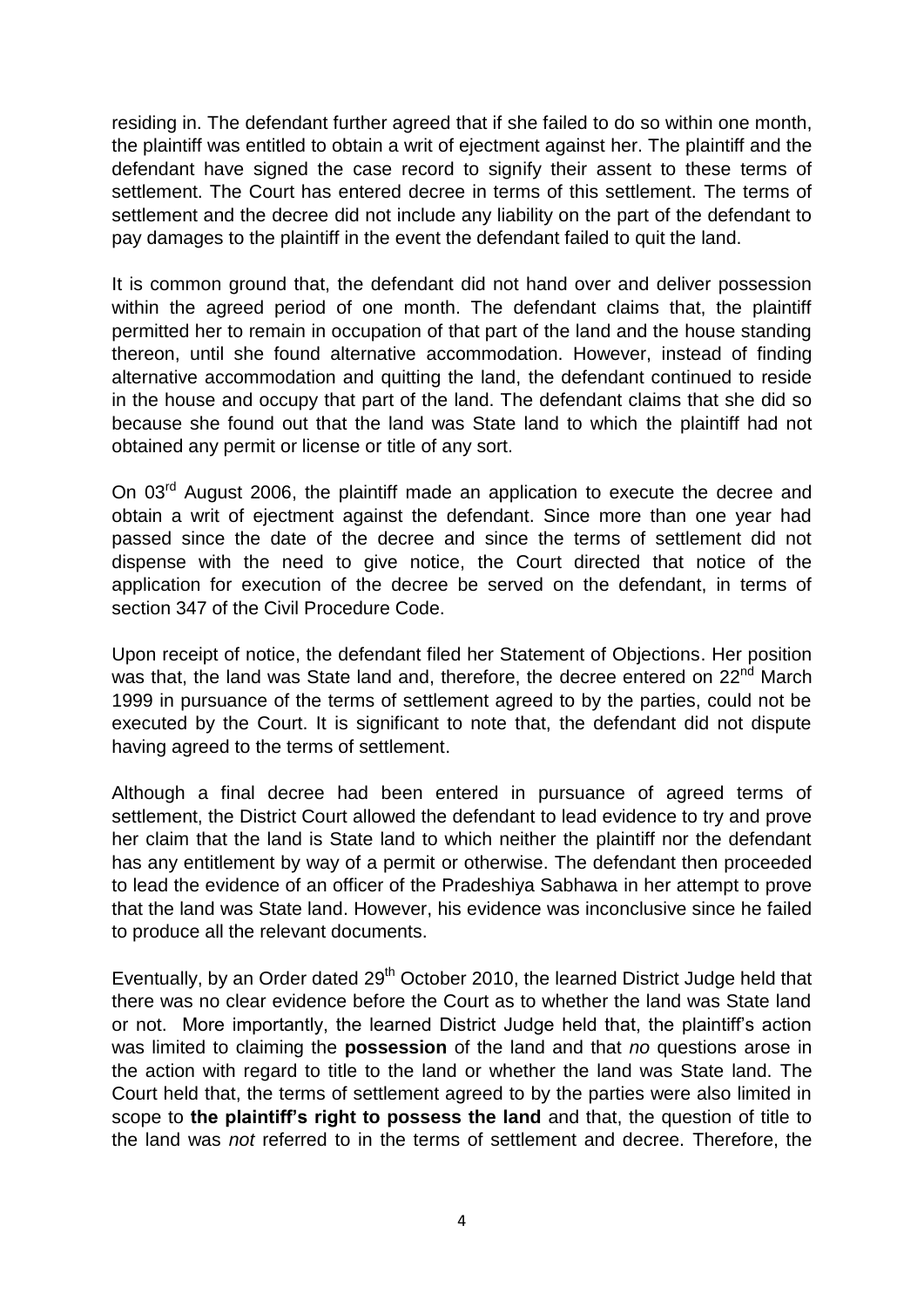learned District Judge held that, the plaintiff was entitled to enforce the decree for **possession** and ordered that writ of execution issues against the defendant.

On 23<sup>rd</sup> December 2010, the defendant filed a petition of appeal in the High Court of Civil Appeal holden in Kandy praying that, the aforesaid Order dated 29<sup>th</sup> October 2010 of the District Court be set aside and that, the High Court declares that, the terms of settlement entered on 22<sup>nd</sup> March 1999, were unlawful and fraudulent. The plaintiff was the respondent to this appeal, which bore High Court of Civil Appeal No. CP/HCCA/KAN No. 54/2011 (FA).

While the appeal was pending in the High Court, the plaintiff died on  $07<sup>th</sup>$  March 2011. Thereafter, the abovenamed Substituted Plaintiff-Respondent-Respondent ["the substituted plaintiff"], who is said to be another daughter of the plaintiff, filed a petition with a supporting affidavit, stating that the plaintiff had died and praying that she be substituted in place of the plaintiff, in the appeal. The plaintiff's death certificate, and the birth certificate of the substituted plaintiff [who at that stage had not been substituted], were annexed to the petition seeking substitution. These documents indicate that, the substituted plaintiff [who at that stage had not been substituted], is the daughter of the recently deceased plaintiff and that she had informed the registrar of the death of the plaintiff. Journal Entry No. 05 in the case record of the appeal in the High Court states that, notice of the application for substitution had been sent to the defendant by the attorney-at-law appearing for the substituted plaintiff [who at that stage had not been substituted]. The defendant has not filed a statement of objections opposing the proposed substitution.

Journal Entry No. 06 shows that, when the appeal was taken up before the High Court on 05<sup>th</sup> October 2011, counsel appeared for the "appellant" and the "respondent". The term "appellant" refers to the defendant. The term "respondent" has to mean the aforesaid substituted plaintiff [who at that stage had not been substituted] since the plaintiff had died seven months earlier. Further, the defendant had to know of the death of the plaintiff since she was the plaintiff's daughter and also the plaintiff's neighbor, prior to the plaintiff's death.

Counsel appearing for the substituted plaintiff [who at that stage had not been substituted] appears to have objected to the maintainability of the defendant's appeal based on a submission that the defendant did not have a right of appeal. Both counsel moved to file written submissions. Thereafter written submissions were filed by both parties. Since the defendant has not produced those written submissions, this Court is unaware of what each party submitted to the High Court.

However, Journal Entry No.08 clearly records that, the written submissions filed by both parties dealt with: (i) an objection to the application for substitution; and (ii) the aforesaid objection that the defendant had no right of appeal. Thus, it is evident that, the defendant had objected to the proposed substitution at that stage. Further, it appears that, counsel for both parties agreed that, the High Court should proceed to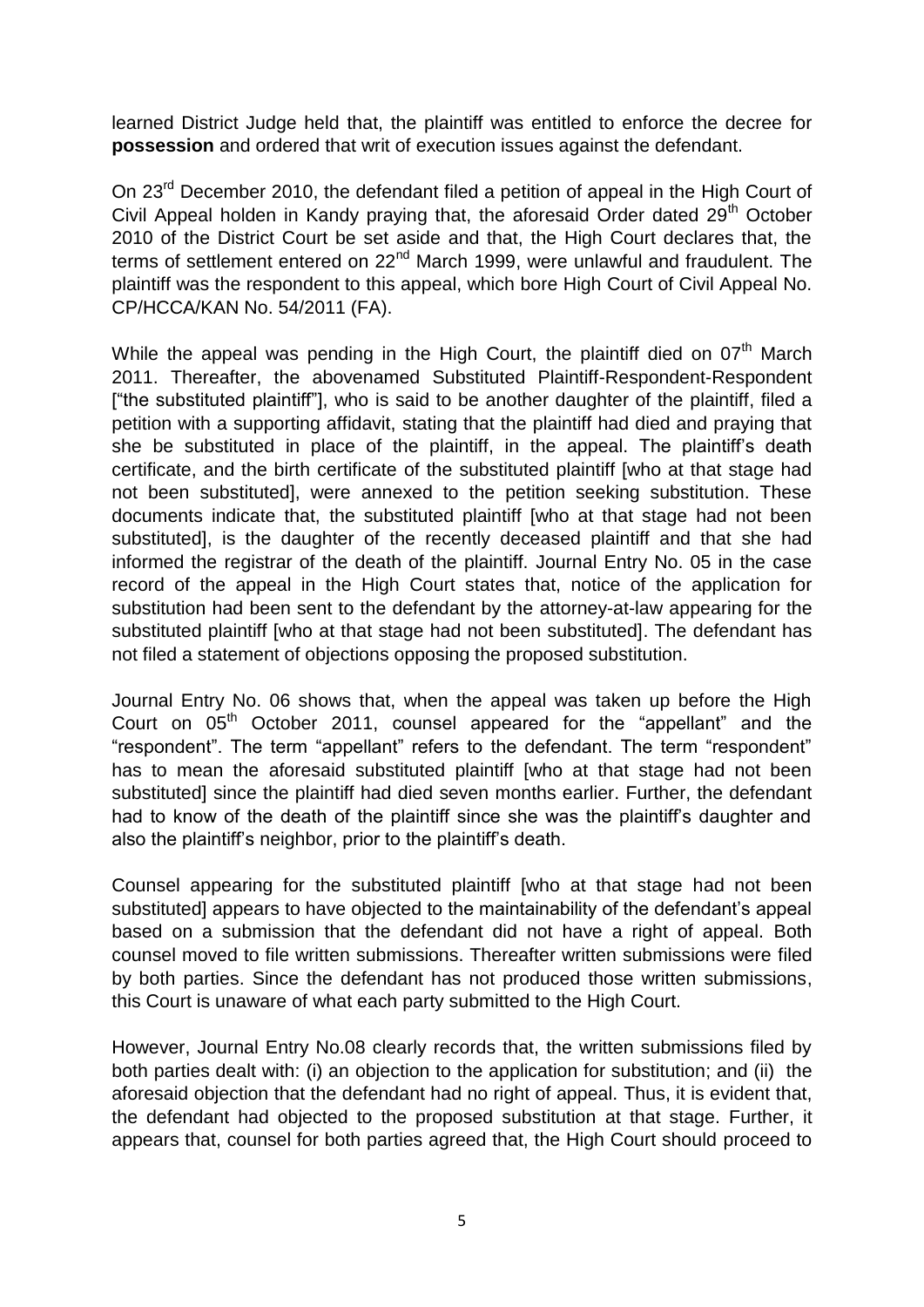make one Order deciding, upon these written submissions, *both* the application for substitution and the objection that the defendant had no right of appeal.

By Order dated 26<sup>th</sup> March 2012, the High Court first allowed the application for substitution and made Order substituting the abovenamed substituted plaintiff in place of the deceased plaintiff. In this regard, the High Court observed that, section 760A of the Civil Procedure Code permits the High Court to substitute a *"proper person"* in place of a deceased party to an appeal and went on to hold *"The petitioner who ought to be substituted in place of deceased mother appears to be proper person to be substituted. Therefore, we substitute the petitioner in place of the deceased Plaintiff for the continuation of the appeal"*. Thus, the High Court has substituted the substituted plaintiff in the place of the deceased plaintiff in the aforesaid High Court of Civil Appeal No. CP/HCCA/KAN No. 54/2011 (FA).

Next, in the same Order, the High Court held that, the defendant had no right of appeal and dismissed the defendant's appeal.

Six months later, the defendant made an application to the same High Court, by way of a petition dated 05<sup>th</sup> October 2012 and supporting affidavit, praying that, the High Court acts *in revision* and dismisses the plaintiff's action, declares that the District Court had no jurisdiction to make the aforesaid Order dated 29<sup>th</sup> October 2010 and sets aside the said Order dated 29<sup>th</sup> October 2010 of the District Court and the decree entered by the District Court in pursuance of the terms of settlement entered into on 22<sup>nd</sup> March 1999. This revision application bore High Court of Civil Appeal No. CP/HCCA/KAN/RA No.23/2012 (Rv), which is stated in the above caption.

A perusal of the defendant's aforesaid petition dated  $05<sup>th</sup>$  October 2012 shows that, her revision application is essentially based on the same claim she made in the District Court that the land was State land and, therefore, the District Court had no jurisdiction to enter decree in pursuance of the terms of settlement reached on  $22<sup>nd</sup>$ March 1999 or to issue writ of execution.

Further, a reading of the petition shows that, the defendant has named the substituted plaintiff as the "Substituted Plaintiff-Respondent" to the revision application and has admitted that, the High Court had made Order substituting the substituted plaintiff in place of the deceased plaintiff. However, the defendant has gone on to dispute the suitability of the substituted plaintiff to have been substituted in place of the deceased plaintiff. But, the defendant did not specifically challenge the substitution which had been made.

By Order dated  $13<sup>th</sup>$  November 2013, the High Court dismissed the defendant's revision application holding that, the plaintiff had filed a possessory action only and that the title of the parties to the land, was not in issue. The High Court held, *"A decision in a possessory action does not have the effect of interfering with the title of the parties. Therefore, it cannot be said that the settlement entered into between the parties had any effect on the title of the state, if any."*.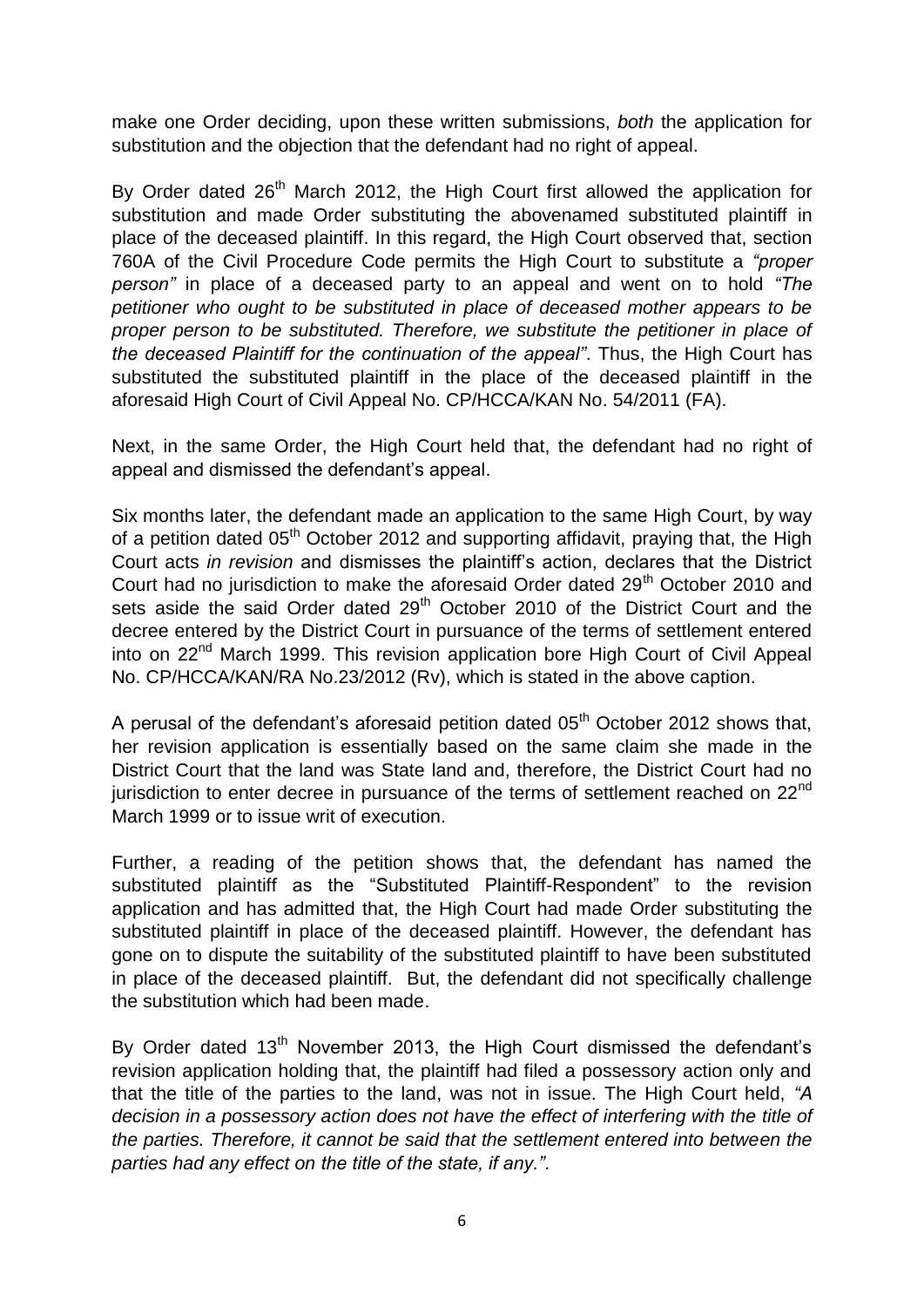The defendant made an application to this Court seeking leave to appeal from the aforesaid Order dated  $13<sup>th</sup>$  November 2013 of the High Court in the revision application. This Court has granted leave to appeal on the following three questions of law, which are reproduced *verbatim*:

- (i) The action of the deceased Plaintiff bearing No. D.C.Kandy 18259 L would come to an end upon her demise on 07.03.2011 as the said action is an *action in personam* ?
- (ii) The action of the deceased Plaintiff bearing No. D.C.Kandy 18259 L is an *action in personam* and therefore no writ lies in favour of a deceased judgment creditor and/or other person ?
- (iii) In any event no substitution has been effected in favour of the purported Substituted-Plaintiff-Respondent-Respondent ?

The third question of law will be considered now since the answer to it will have a bearing on the other two questions of law. This question asks whether the substituted plaintiff has been properly substituted in place of the deceased plaintiff. That has to be with regard to the appeal bearing No. CP/HCCA/KAN No. 54/2011  $(FA)$  in which the High Court made the Order dated  $26<sup>th</sup>$  March 2012 substituting the substituted plaintiff in place of the deceased plaintiff in that appeal.

As mentioned earlier, the plaintiff was the respondent to that appeal, which was filed by the defendant while the plaintiff was alive. When the plaintiff died during the pendency of the appeal, the substituted plaintiff, who is said to be her daughter, made an application to be substituted in place of the deceased plaintiff. Notice of that application appears to have been given to the defendant. In any event, the defendant was aware of it. The defendant has not filed a statement of objections opposing the proposed substitution. However, learned counsel appearing for the defendant has tendered written submissions, *inter alia*, opposing the proposed substitution. Parties have agreed that, the proposed substitution and the objections to the maintainability of the appeal, were to be decided by the High Court in one Order, upon written submissions which were to be tendered by the parties.

Thereafter, the High Court has made its Order dated 26<sup>th</sup> March 2012, substituting the substituted plaintiff in place of the deceased plaintiff in the pending appeal, under and in terms of section 760A of the Civil Procedure Code.

Section 760A provides that, where at any time during the pendency of an appeal, one of the parties to the appeal dies or undergoes a change of his legal status, the Court before which the appeal is pending may determine, in the manner provided in the Supreme Court Rules, *"….. who, in the opinion of the court, is the proper person to be substituted or entered on the record in place of, or in addition to, the party who had died or undergone a change of status, and the name of such person shall thereupon be deemed to be substituted or entered on record as aforesaid."*. In terms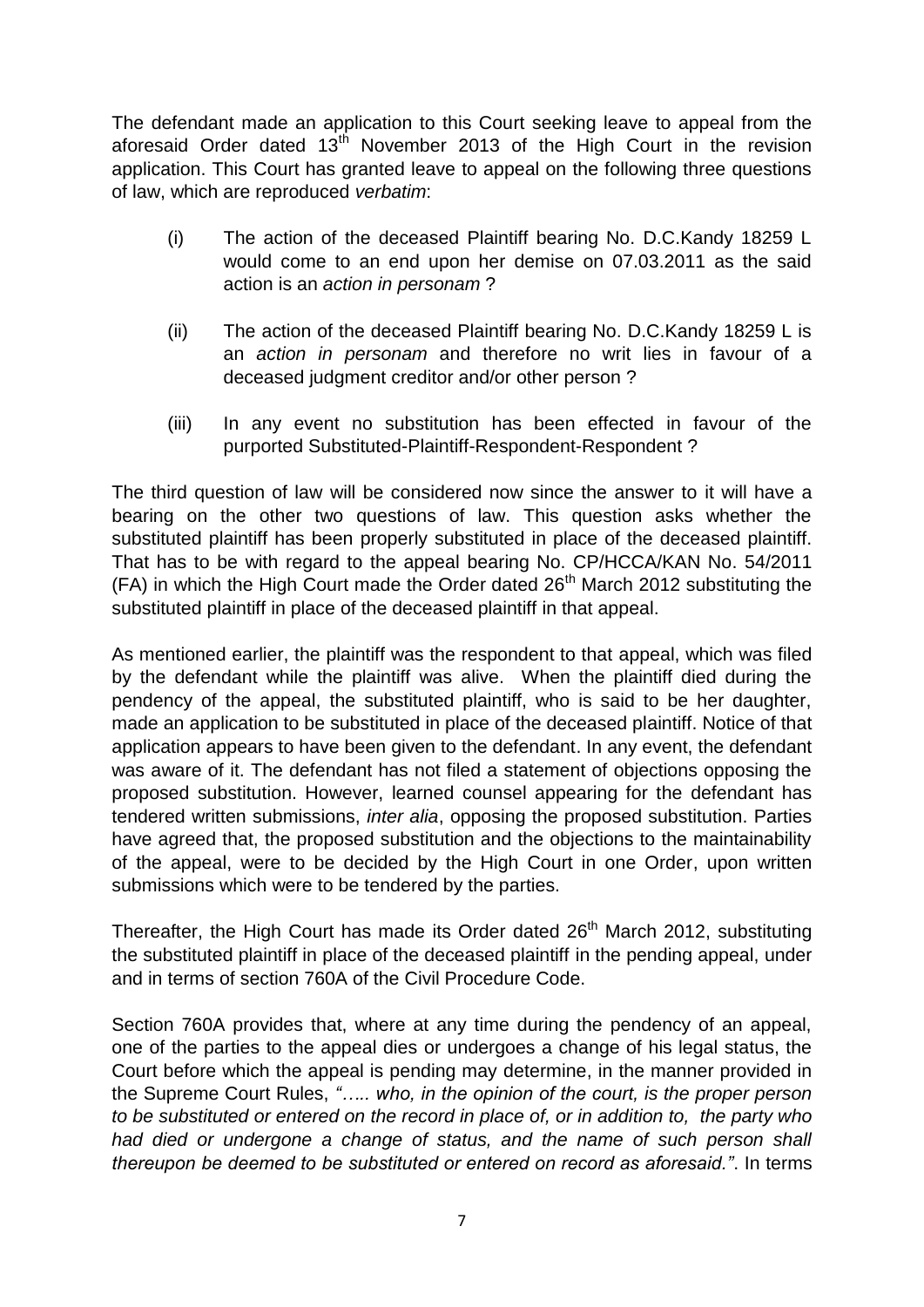of Rule 38 of the Supreme Court Rules, that determination has to be made upon *"sufficient material"* submitted to the Court which establishes that the person who seeks to be substituted is the "*proper person"* to be substituted in the place of the deceased party to the appeal before that Court.

Thus, the High Court, before which the appeal was pending, had the discretion to substitute, in place of the deceased plaintiff, such person whom the High Court, after examining the material submitted to it, deemed *"is the proper person to be substituted"*. As His Lordship, Justice Wimalachandra commented in HEWAVITHARANE vs. URBAN DEVELOPMENT AUTHORITY [2005 2 SLR 107 at p.110], "*Section 760(A) gives the Court of Appeal a discretion to determine, whom in the opinion of the Court, is the proper person to be substituted in place of the deceased plaintiff. The Court may exercise its discretion to determine who is the proper person to be substituted in the manner as provided in the rules made by the Supreme Court under Article 136 of the Constitution. "*.

The High Court has, after hearing the parties and examining the material submitted to it, exercised that discretion vested in the High Court by section 760A of the Civil Procedure Code and made Order, dated 26<sup>th</sup> March 2012, substituting the substituted plaintiff in place of the deceased plaintiff in appeal bearing No. CP/HCCA/KAN No. 54/2011 (FA). The High Court had the jurisdiction to do so and that was a lawful Order. The defendant has not challenged that Order by seeking leave to appeal from this Court. Therefore, that Order is final.

The defendant could not, in the later revision application No. CP/HCCA/KAN/RA No.23/2012 (Rv) filed in the same High Court, challenge the validity of the aforesaid substitution made by that same Court in the earlier appeal No.CP/HCCA/KAN No. 54/2011(FA). In fact, as mentioned earlier, in the revision application, the defendant acknowledged the validity of the substitution made previously by the same Court in the appeal and did not purport to pray for any Order setting aside the substitution.

Consequently, the defendant cannot now, in this appeal from the Order made in the revision application, challenge, for the first time, in this Court, the validity of the aforesaid substitution made on  $26<sup>th</sup>$  March 2012, in the earlier appeal. Any challenge to the validity of that substitution, was time barred when the defendant filed her petition, dated 18<sup>th</sup> December 2013, in the appeal which is now before us.

For the aforesaid reasons, the third question of law is answered as follows: the substituted plaintiff has been validly substituted in place of the deceased plaintiff in appeal bearing No. CP/HCCA/KAN No. 54/2011(FA). That substitution cannot now be challenged in the present appeal to this Court from the subsequent revision application.

It is to be noted that, in terms of section 760A of the Civil Procedure Code, the aforesaid substitution was only for the purposes of the appeal bearing No. CP/HCCA/KAN No 54/2011(FA). As Somawansa J observed in KUSUMAWATHIE vs. KANTHI [2004 1 SLR 350 at p.354], *"The intent and purpose of section 760 of*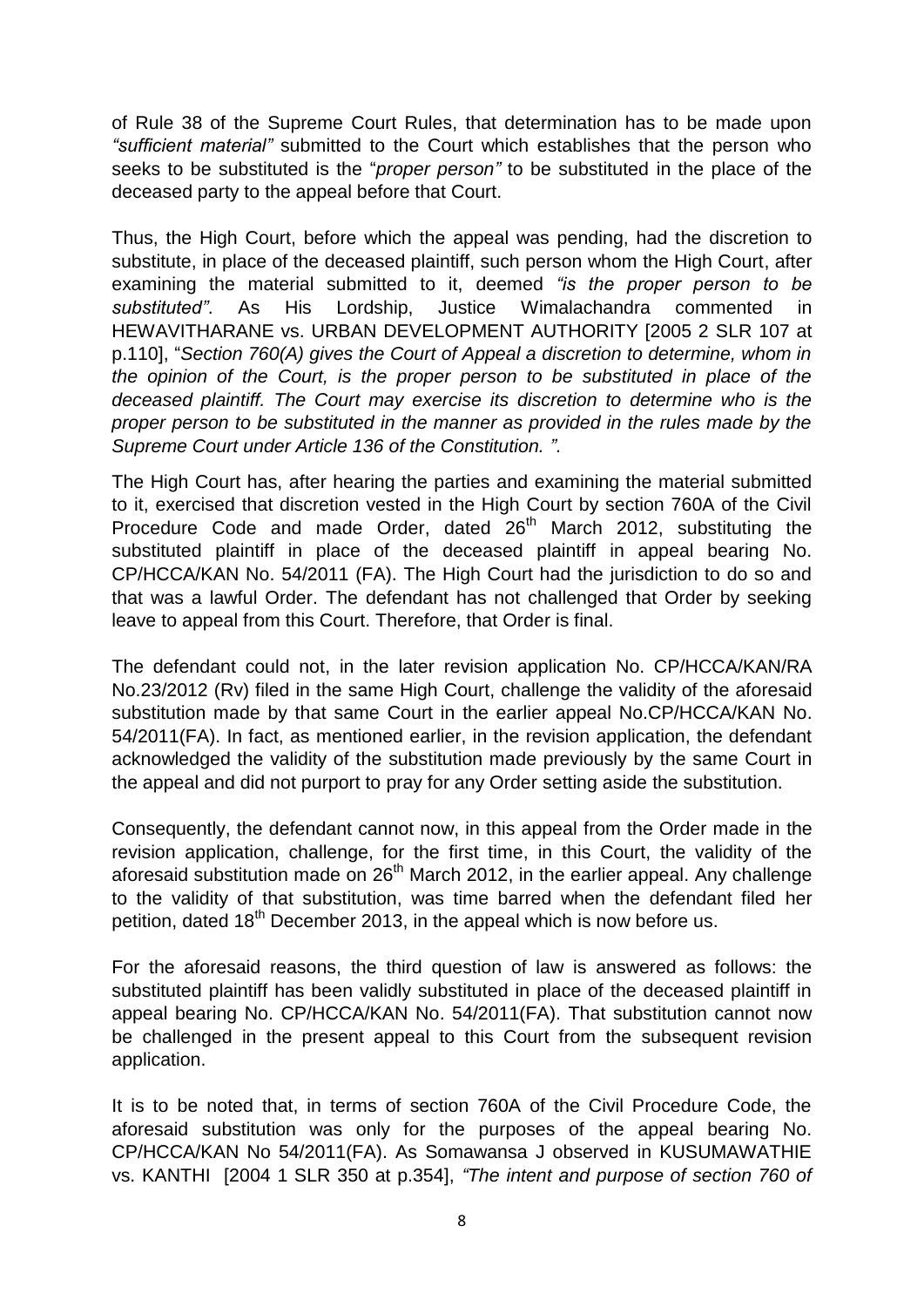*the Civil Procedure code as well as Rule 38 of the Supreme Court Rules is substitution for the purpose of prosecuting the appeal."*.

It is to be also noted that, up to now, there has been no substitution of any person in place of the deceased plaintiff in the case in the District Court. Therefore, if the action is to be continued in the District Court and the decree be executed, an application will first have to be made in the District Court, under the appropriate provision of the Civil Procedure Code, by a person who claims that he or she is entitled to continue with the action and execute the decree.

To now turn to the first question of law, it asks whether the plaintiff's action in the District Court was an action *in personam* and, if so, whether the plaintiff's action was extinguished upon her death on  $07<sup>th</sup>$  March 2011. This question has two aspects: firstly, whether the plaintiff's action is an *action in personam;* and, secondly, whether, in the event of the plaintiff's action being an *action in personam*, the action was extinguished upon the plaintiff's death.

Before considering this question of law, it has to be noted that, the defendant did not claim, in the revision application, that, the plaintiff's rights under the decree were extinguished upon the plaintiff's death. The contentions which form the first question of law have been made, for the first time, before this Court.

Further, it appears to me that, the issues contained in this question of law could have been, more appropriately, decided by the District Court if and when an application is made by a person who claims that he or she is entitled to execute the decree after the plaintiff's death. The question of whether the rights of the deceased plaintiff survive her death and are capable of transmission to her legal representatives or to another person, will be a central question which has to be decided by the District Court if an application is made to the District Court to continue with the action and execute the decree after the plaintiff's death. However, since the aforesaid question of law is now before us, it has to be answered by this Court. Doing so will assist the District Court to conclude the proceedings in this case, which commenced over 21 years ago.

When considering the aforesaid question of law, this Court has to first decide whether the plaintiff's action is an *action in personam.* To do so, it is necessary to identify the nature of the plaintiff's cause of action set out in her plaint. As stated earlier, the plaintiff only claims the right to eject the defendant from the land and be placed in possession. In paragraph [2] of her petition filed in this Court, the defendant has described the plaintiff's action, as a *"possessory action".* In view of this position taken by the defendant herself, I will treat the plaintiff's action as a *"possessory action"* for the purpose of deciding this appeal, without examining whether the requisites of a possessory action had been averred in the plaint.

An *action in personam* is an action to claim or enforce a `personal right' which is termed a *jus personam* in the Roman Dutch Law. Wille [Principles of South African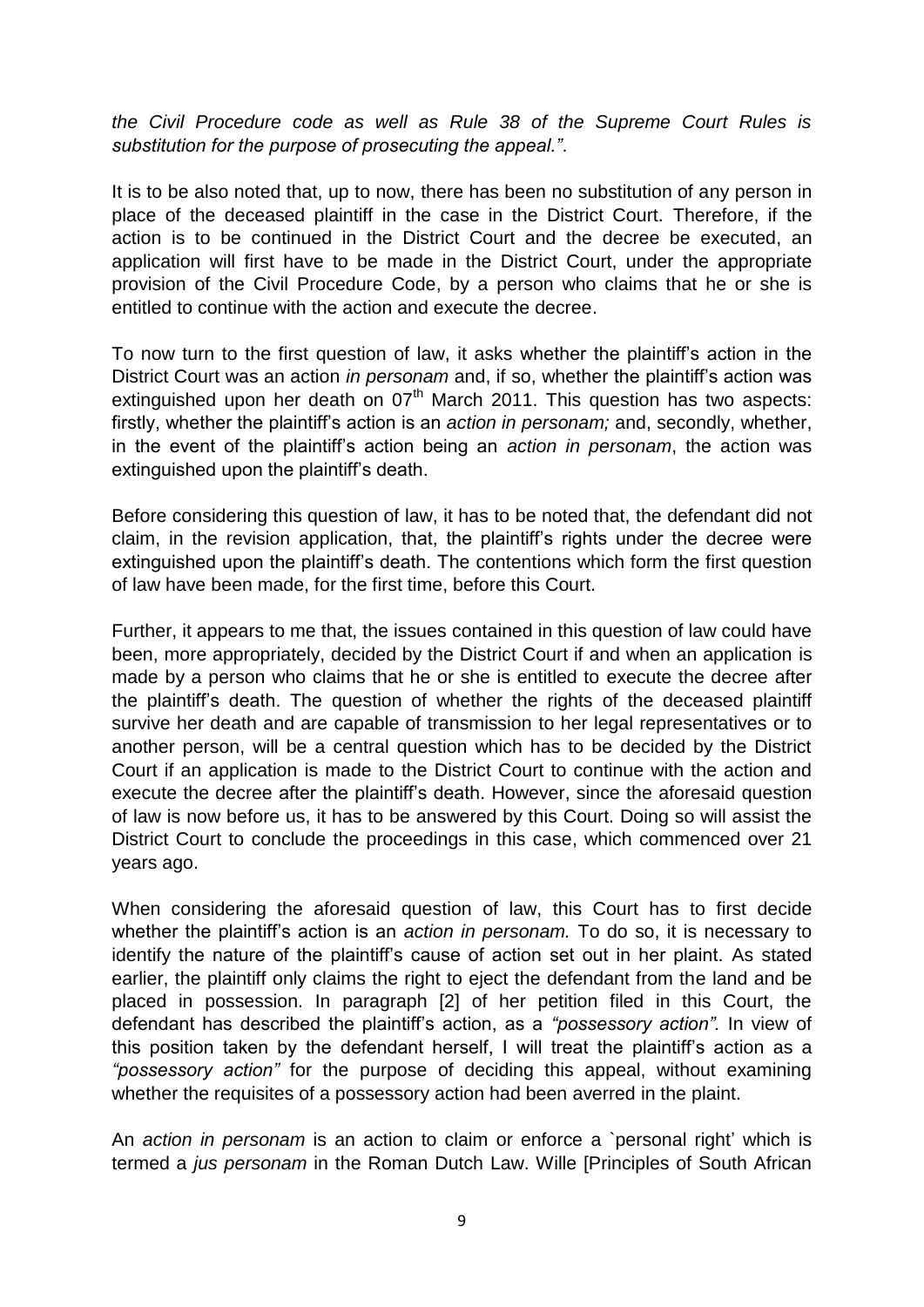Law 8 th ed. at p.39] describes a `personal right' [*jus personam*] as *"a right entitling a person to claim from another some thing or act, or that the other should refrain from doing that act"*. An *action in rem* is an action instituted to claim or enforce a `real right' which is termed a *jus in rem* in the Roman Dutch Law. Wille (at p. 41) describes a `real right' [*jus in rem*] as *"an exclusive interest or benefit enjoyed by a person in a thing That is, the right in the thing is binding on all other persons, and it cannot legally be contested or nullified by any other person. It follows that the holder of a real right can legally prevent anybody else from interfering with his enjoyment; and, if anybody has actually interfered with his enjoyment, the holder of the real right has adequate remedies against the offender."*. For the purposes of this appeal, the aforesaid description of a `personal right' [*jus personam*] and a `real right' [*jus in rem*] and an *action in personam* and *action in rem* will suffice.

A perusal of the plaint shows that, the plaintiff's Cause of Action is the plaintiff's claim of her right to possess the land [as against the defendant] and the plaintiff's right to recover damages from the defendant. The plaint does not make a claim that the plaintiff is exclusively entitled to the possession of the land against all persons. The reliefs prayed for in the plaint, are to eject the defendant from the land and restore the plaintiff to possession and to recover damages from the defendant. Thus, the reliefs prayed for in the plaint are claimed by the plaintiff specifically against and limited to the defendant. On an application of the principles set out above, the rights claimed by the plaintiff in the action are personal rights [*jus personam*] against the defendant only. Accordingly, the defendant has correctly described this action, as an *action in personam*.

The other aspect of the first question of law, is the defendant's contention that, the plaintiff's cause of action ended with her death and did not survive and be capable of transmission or devolution to another person, to enable that person to continue the action.

It has to be first noted here that, since the decree had been entered before the plaintiff died, the continuation of the action in the District Court after the death of the plaintiff, is limited to the execution of the decree by a person whose name may be entered on the case record in place of the deceased plaintiff, under and in terms of section 341 (3) of the Civil Procedure Code. Section 341 (3) is in Chapter XXII of the Civil Procedure Code which sets out the provisions governing the execution of decrees. Section 341 (3) states, *"If the judgment-creditor dies before the decree has been fully executed, the legal representative may apply to the Court to have his name entered on the record in place of the deceased and the Court shall thereupon enter his name on the record."*. Thus, on the face of section 341 (1), the legal representative of the plaintiff will be entitled to have his name entered in the place of the plaintiff in the case record in the District Court and proceed to execute the decree against the defendant.

But, the ability of the legal representative of the deceased plaintiff to have his name entered in the place of the plaintiff in the case record in the District Court and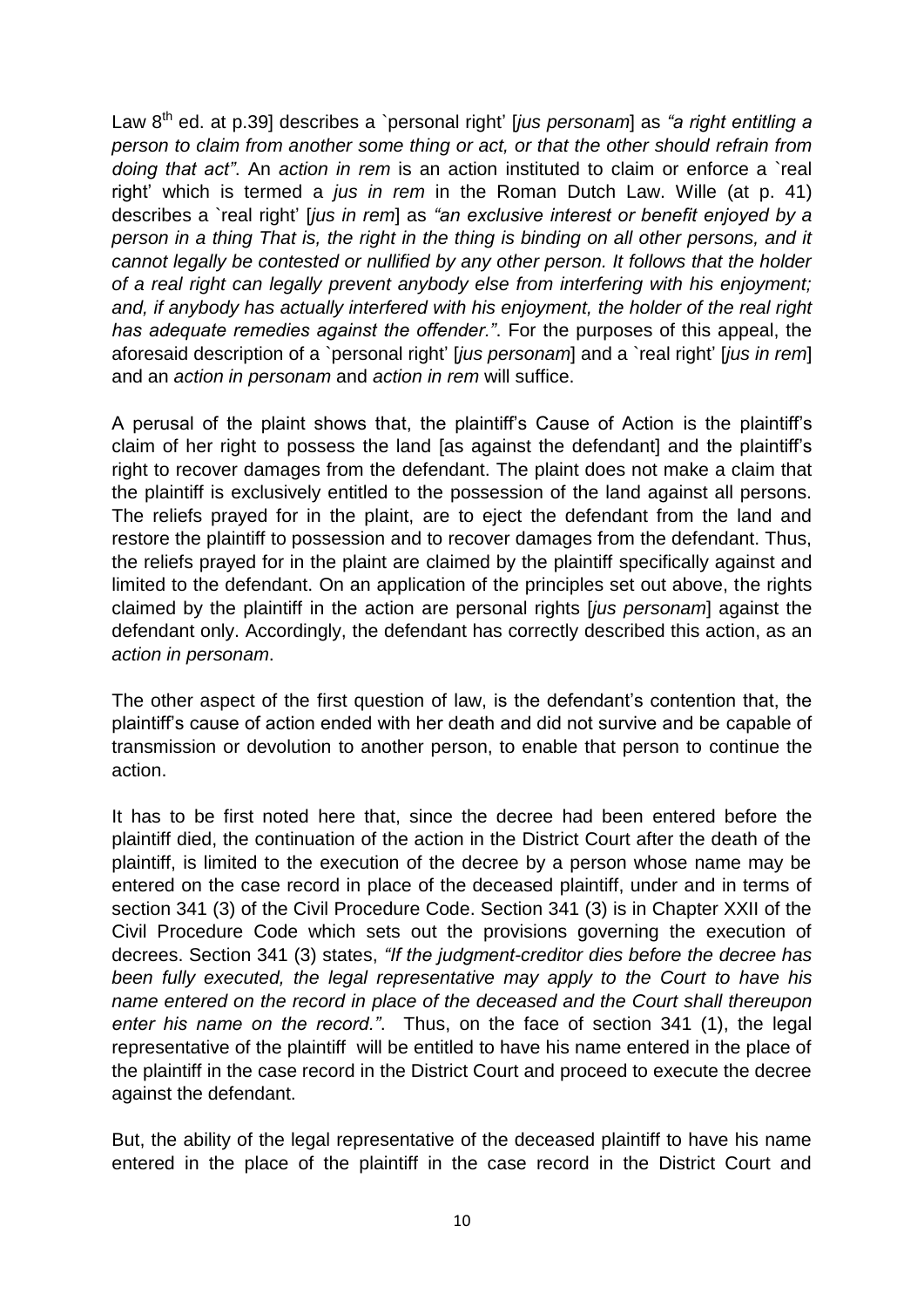proceed to execute the decree against the defendant under and in terms of section 341 (3) will be dependent on the plaintiff's rights under the decree in this case surviving her death and being capable of transmission or devolution to her legal representative. In contrast, if the plaintiff's rights under the decree in this case ended upon her death, those rights will not be capable of being transmitted to or devolving upon her legal representative and would, therefore, be extinguished by the plaintiff's death. In such an event, the legal representative of the deceased plaintiff will not be entitled to have his name entered in the place of the plaintiff in the case record in the District Court and it will not be possible to execute the decree entered against the defendant.

In the light of the position set out above, the answer to the first question of law will obviously depend on whether the plaintiff's rights under the decree entered in this case to obtain possession of the land from the defendant, survived the plaintiff's death and are capable of transmission to her legal representatives to enable them to execute the decree against the defendant.

Since, with regard to this first question of law, the defendant appears to contend that, the plaintiff's action was extinguished upon her death on 07th March 2011 *because* this is action *in personam*, it will be useful to examine whether an action *in personam*  does always end upon the death of the plaintiff.

A perusal of the decided cases establishes that, the usual principle that applies in the case of *actions in personam* is that, where the plaintiff in an *action in personam*  dies, the action will end if the stage of *litis contestatio* has *not* been reached at the time of the plaintiff's death. However, where the plaintiff in an *action in personam*  dies *after* the stage of *litis contestatio* has been reached, the action can, usually, be continued by the deceased plaintiff's legal representatives. It should be mentioned here that, in the case of *actions in personam*, the stage of *litis contestatio* is reached when the defendant files answer.

Thus, in VANGADASALAM vs. KARUPPIAH [79 (2) NLR 150], Samerawickrame J stated (at p.152), *"A personal action dies with the plaintiff unless the stage of litis contestatio has been reached. It would appear that litis contestatio takes place with the joinder of issue or the close of pleadings (see Voet 47.10.22). In Muheeth v. Nadarajapillai, 19 N.L.R. 461 at 462, Wood Renton, C.J. said -` An action became litigious, if it were in rem, as soon as the summons containing the cause of action was served on the defendants; if it was in personam on litis contestatio, which appears to synchronize with the joinder of issue or the close of the pleadings.'."*. It should be mentioned that, the exception to this general rule is the case of delictual actions for the recovery of patrimonial loss, where the heirs of a deceased plaintiff are entitled to continue with an action filed by the plaintiff irrespective of the stage of the action at which the plaintiff dies – *vide:* VANGADASALAM vs. KARUPPIAH (at p. 152) and FERNANDO vs. LIVERA [29 NLR 246 at p.248] where Drieberg J stated *"Where the wrongful loss has caused patrimonial loss and comes within the principles of Lex Acquilia the action does not lapse with the death of the plaintiff before litis contestatio, but enures to the benefit the heirs."*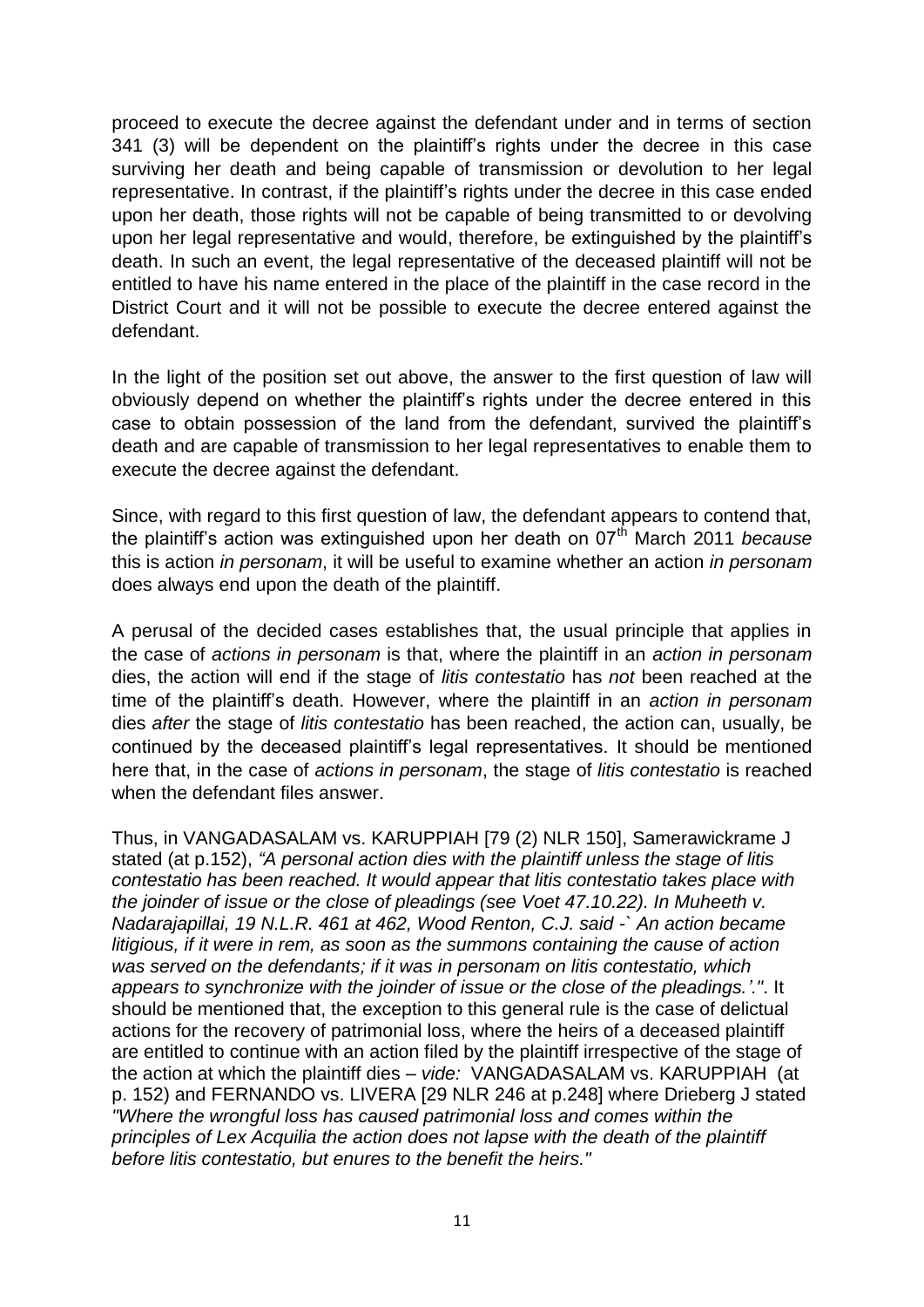The application of the aforesaid rule is demonstrated in the later cases of NAGARIA vs. GULAMHUSSEIN [78-79 (2) NLR 284] and JAYASURIYA vs. SAMARANAYAKE [1982 2 SLR 460]. In NAGARIA vs. GULAMHUSSEIN, the plaintiff filed action for the recovery of possession of an immovable property and damages from the defendant. This was an *action in personam*. The plaintiff died *after* the stage of *litis contestatio* and while the trial was pending. The Court of Appeal held that the widow of the deceased plaintiff was entitled to be substituted in place of the plaintiff. In contrast, in JAYASURIYA vs. SAMARANAYAKE, the plaintiff filed an action to revoke a deed of gift on the ground of gross ingratitude of the defendant, but died before the stage of *litis contestatio* was reached. The Court of Appeal held that, this was an *action in personam* and, therefore, the death of the plaintiff *before* the stage of *litis*  contestatio, resulted in the action ending. Accordingly, the Court of Appeal refused to substitute the widow of the deceased plaintiff in place of the deceased plaintiff.

Then, in STELLA PERERA vs. MARGARET SILVA [2002 1 SLR 169], the plaintiff filed action against the defendant claiming a declaration of title to a property and the ejectment of the defendant from that property. The defendant filed a claim in reconvention praying that the deed of gift by which he had earlier gifted the property to the plaintiff be revoked on the ground of gross ingratitude. Thus, the defendant stood in the shoes of a plaintiff in respect of the claim in reconvention, which was an *action in personam*. The District Court entered judgment in reconvention in the defendant's favour. The plaintiff appealed. The defendant died while the appeal was pending. Amerasinghe J held (at p.175)*, "Admittedly, the 1st defendant died pending the appeal in the Court of Appeal. However, by that time he had a judgment in his favour in respect of his claim to have the donation to his wife revoked and for possession. The stage of litis contestatio having been reached, the first defendant's action did not die with him. The maxim actio personalis moritur cum persona had no application."* .

In the present case, the defendant had filed answer and the trial had been concluded long prior to the death of the plaintiff. Therefore, the stage of *litis contestatio* had been reached long before the plaintiff died. Accordingly, upon an application of the principle enunciated in the aforesaid decisions, the mere fact that this is an *action in personam*, does not cause this action to end upon the plaintiff's death.

It should be mentioned here that, despite the aforesaid general rule, there are some types of *actions in personam* where plaintiff's death will terminate the action even though the stage of *litis contestatio* has been passed. Those are cases where the character of the plaintiff's cause of action makes it incapable of transmission or devolution to his legal representatives. An example would be where a plaintiff's cause of action is a claim to a particular office, employment, title or benefit by virtue of his personal status, qualifications or ability, if those entitlements end upon his death and are incapable of transmission or devolution to his legal representative. Thus, in the Indian case of Sham Chand Giri vs. Bhayaram Panday [1894 22 Cal. 92], which was cited by T.S.Fernando J in DEERANANDA THERO vs.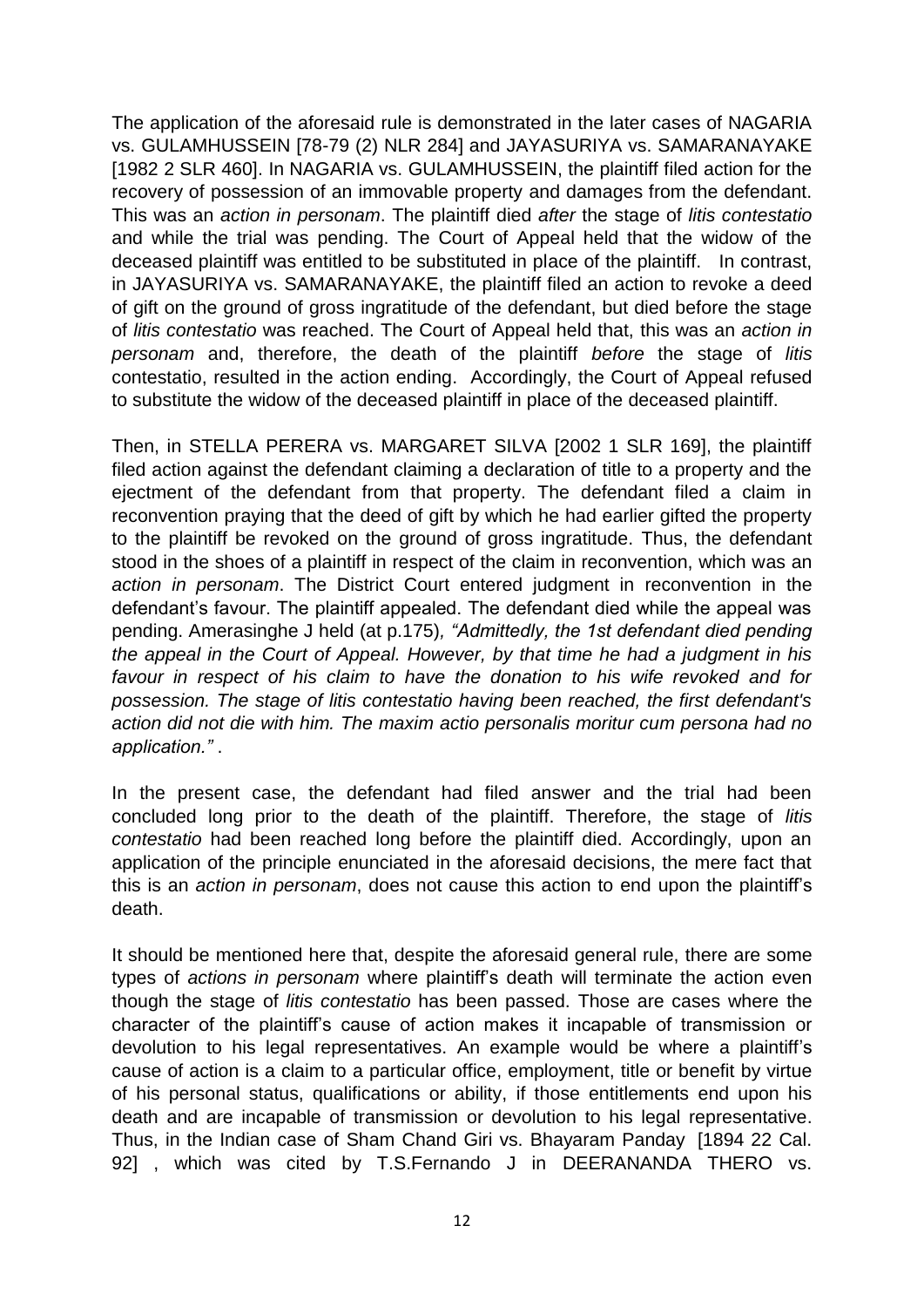RATNASARA THERO [60 NLR 7 at p.9], the plaintiff filed action seeking a declaration that he was entitled to the office of *Mohant* of a shrine. That was an *action in personam*. The Calcutta High Court held that, the death of the plaintiff caused the action to end. Sale J stated (at p.9-10), "*the suit was of a personal character in as much as its object is to establish, a right to a personal office, and for that reason it appears to me that the right to sue does not survive. The result is that the action abates".* In the same vein, in DHAMMANANDA THERO vs. SADDANANDA THERO [79 1 NLR 289 at p.299], Pathirana J observed, *" ….. if the action is pure and simple a personal action like an action for seduction under the Roman Dutch Law, then the death of the plaintiff or the defendant will abate the action as the right to sue cannot survive. There are no interests in the action which can devolve on any other person. I agree that an action to be declared entitled to an office likewise is generally a personal action and cannot survive in the event of the death of the plaintiff or the defendant as with his death the holder of the office ceases to hold office.".*

However, it is clear that, the facts and circumstances of the present case do not fall within the aforesaid type of *actions in personam* where the death of the plaintiff results in the end of the action despite the stage *litis contestatio* having been reached. That is because, the plaintiff's cause of action, which is to recover possession of the land from the defendant and be placed in possession of the land, is undoubtedly capable of transmission or devolution to the plaintiff's legal representative and can be exercised by her legal representative after the plaintiff's death. Therefore, the present action can be continued after the plaintiff's death by her legal representative since the stage of *litis contestatio* has been passed.

The decision in the aforesaid case of NAGARIA vs. GULAMHUSSEIN supports this conclusion. The facts in that case are similar to the present case since, there too, the plaintiff instituted a possessory action claiming the recovery of possession of an immovable property and died after the stage of *litis contestatio* was reached. Rodrigo J with Ranasinghe J agreeing, both learned Judges then in the Court of Appeal, held (at p. 286), with regard to the character of the action filed by the plaintiff, *" He is seeking restoration of possession of the premises alleged to have been in his occupation or possession at the material time and was seeking to establish his rights as against the defendants to the possession of the property. This kind of action survives the death of a plaintiff."*. [emphasis added].

Learned President's Counsel appearing for the defendant has cited the aforesaid case of DEERANANDA THERO vs. RATNASARA THERO in support of the defendant's contention that the plaintiff's cause of action does not survive the plaintiff's death. In that case, the plaintiff *thero* filed action against the defendant *thero* claiming that the defendant was unlawfully disputing the plaintiff's right to the chief incumbency of the temple and being disobedient to the plaintiff and prayed for a declaration that the plaintiff was the chief incumbent of a temple. The defendant died during the pendency of the action and the District Court substituted the defendant's successor in place of the deceased defendant. T.S.Fernando J held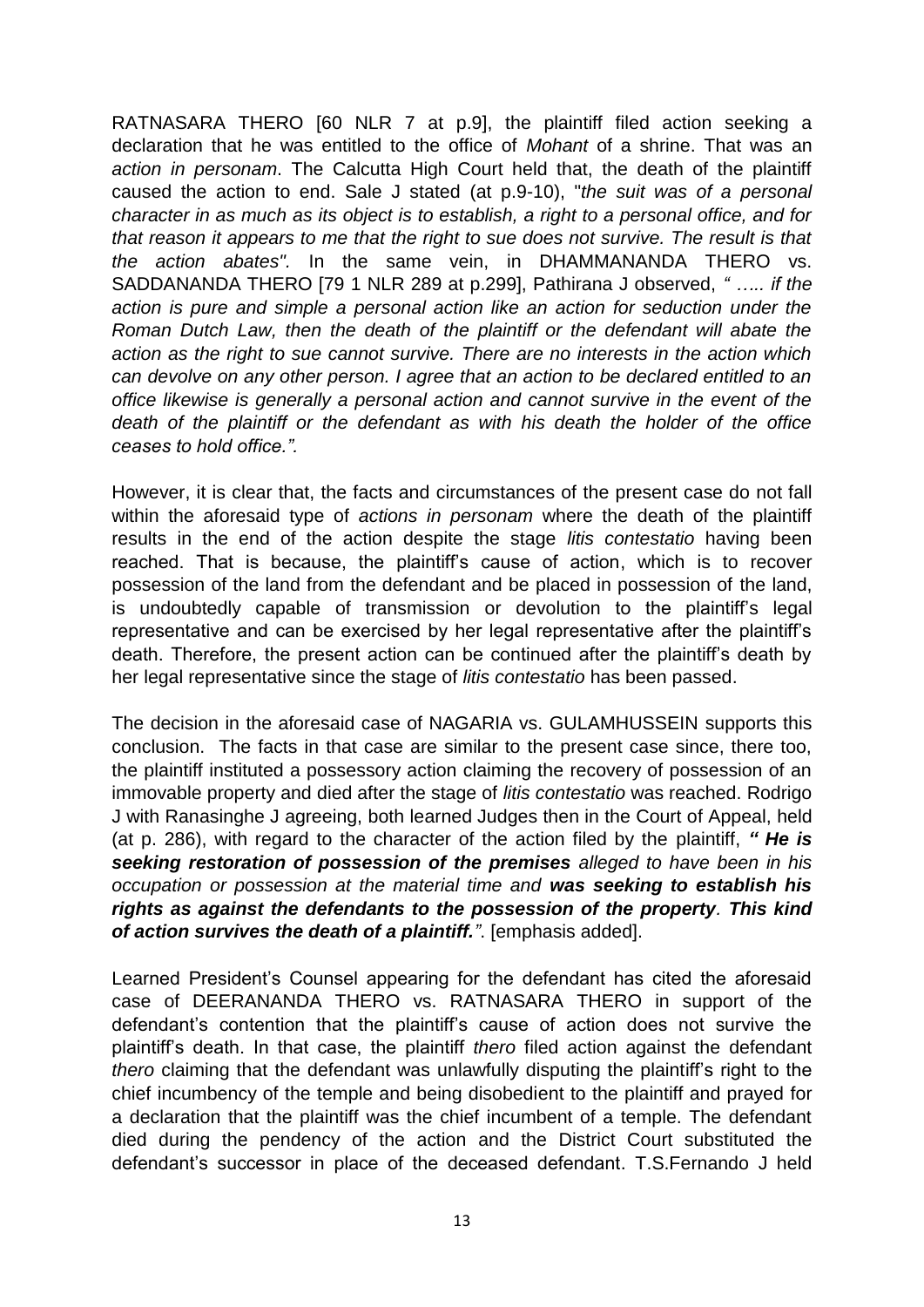that, the plaintiff's cause of action was the alleged wrongful acts of the defendant and that, therefore, the defendant's death resulted in the abatement of the action with the maxim *actio personalis moritur cum persona* applying. I do not think the rationale applied in DEERANANDA THERO vs. RATNASARA THERO with regard to the effect of the death of the *defendant* in that particular *action in personam* with the facts peculiar to that case, can be applied to the present case which deals with the effect of the death of the *plaintiff* during an *action in personam* where the cause of action clearly survives the death of the plaintiff. In fact, in the later case of DHAMMANANDA THERO vs. SADDANANDA THERO, Pathirana J stated (at p.307) with regard to decision in DEERANANDA THERO vs. RATNASARA THERO, *"The most that can be said of the three Bench decision in Deerananda Thero's case is that the principle laid down in that case must be confined to the facts of that case and cannot be applied as a general proposition of law.".* In DHAMMANANDA THERO vs. SADDANANADA THERO, this Court held (at p. 302) that, in an action for declaration of title to the office of Viharadipathi of a temple, on the death of the plaintiff or the defendant (if he too claims to be Viharadipathi) the action can be continued by or against the successor-in-title under section 404 of the Civil Procedure Code and that the maxim *actio personalis moritur cum persona* will not apply in such a case to abate the action. It was held that, the action, though, in form, an action for a status or an office, is, in substance, an action for the temple and the temporalities, which, by operation of law, belong to the Viharadipathi of the temple.

Further, in DEERANANDA THERO vs. RATNASARA THERO, T.S.Fernando J cited the Indian case of RAMSARUP DAS vs. RAMESHWAR DAS [1950 AIR Patna 184 ], where, Sinha J in the Patna High Court stated (at p.189), *"If a plaintiff is suing to establish his right to a certain property in his own rights and not by virtue of his office, certainly the cause of action for the suit will survive, and his legal representative can continue the suit on the death of the original plaintiff, either during the pendency of the suit or of the appeal."*. It is apparent that, Sinha J's aforesaid observation, which, in fact, was cited by T.S.Fernando J in DEERANANDA THERO's case (at p.10), lends support to the conclusion that, in the present case, the plaintiff's cause of action survives the death of the plaintiff.

Learned President's Counsel has also cited the decision in LEELAWATHIE vs. RATNAYAKE [1998 3 SLR 349]. That case concerned the issue of a writ of *Certiorari*. That decision turned on whether or not an application made by a tenant, under section 13 of the Ceiling on Housing Property Law No. 1 of 1973, to purchase the house let to her, could be continued by another person after the death of the tenant. G.P.S. De Silva CJ held that, under and in terms of section 13, that application could not be maintained after the death of the applicant. In these circumstances, I do not think a parallel can be drawn between LEELAWATHIE vs. RATNAYAKE and the case that is now before us. The other two cases cited on behalf of the defendant - PODISINGHO vs. JAYATU [30 NLR 169] and FERNANDO AND THE AG vs. SATARASINGHE [2002 2 SLR 113] – also do not assist the defendant. In the first case, Drieberg J observed (at p.171) that, *"Under the Roman-Dutch law, in the case of delicts of this sort which fell under the Lex Aquilia the right*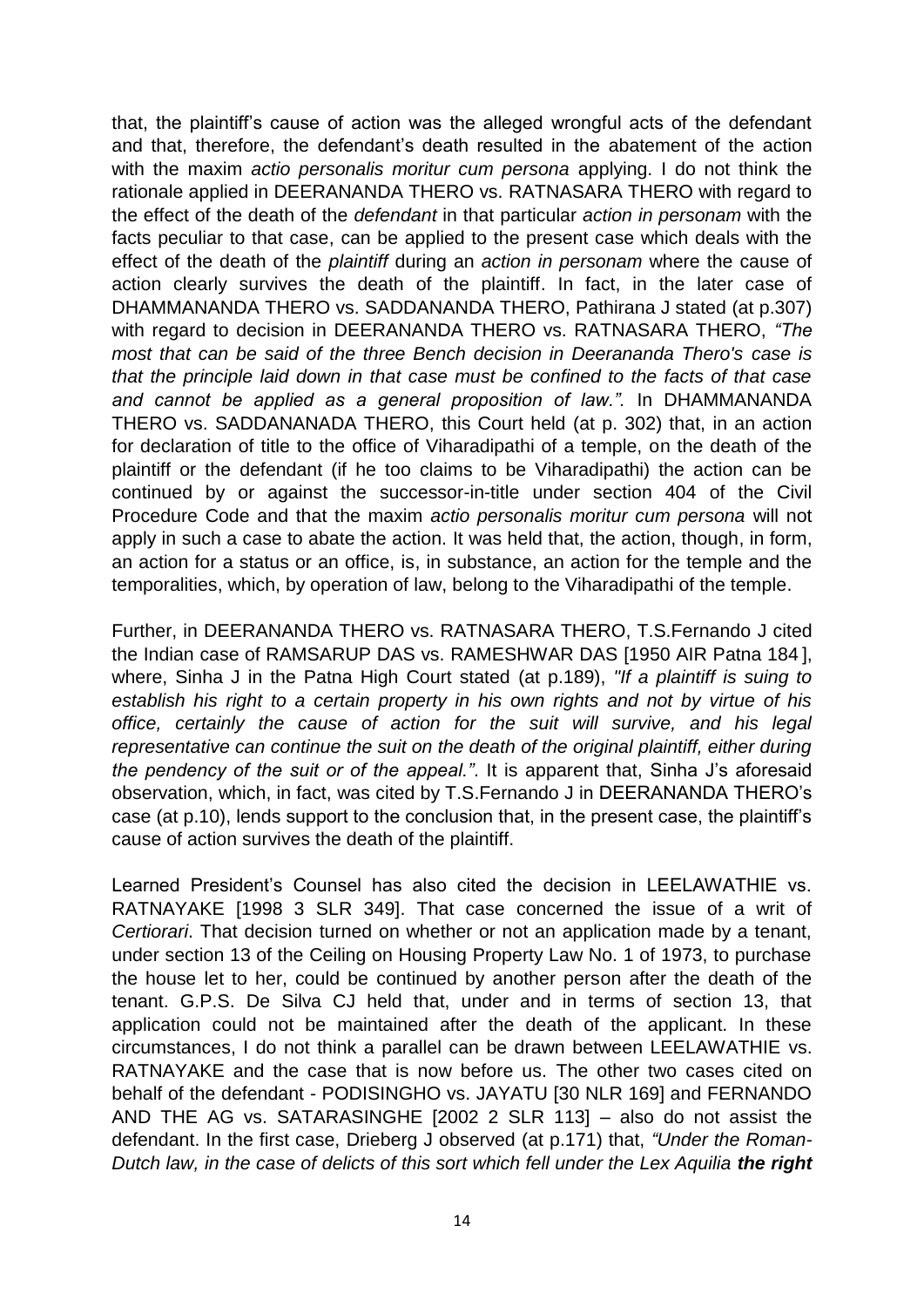*of action - does not, as in the case of the action of injury, lapse on the death of the person injured before litis contestatio but enures to the benefit of his heirs, and they can sue the wrongdoer to recover what is known as `patrimonial loss'…."* In the second case, Dissanayake J held (at p.118) *"Therefore, on the above principles it is clear that, in an action for defamation on the death of the defendant the cause of action does not survive. In the case of the death of the plaintiff after litis contestatio, however, the action would continue in favour of the heirs of the plaintiff as part of the plaintiff's property."*. *[emphasis added].* Thus, both decisions recognise instances where an *action in personam* can be continued after the death of the plaintiff.

Since the maxim *actio personalis moritur cum persona -* a personal right of action dies with the person *-* has been referred to in some of the decisions cited earlier, it will be useful to set out here, the pertinent observation made by Tilakawardane J in MAHAWEWA vs. MAHAWEWA [2010 1 SLR 270 at p.276) that, *"However, the maxim cannot be uniformly applied to each and every action which qualifies as personal in nature and whether or not the maxim applies must be determined on the fact and circumstances of the instant case.".* The validity and force of Her Ladyship's aforesaid observation, is illustrated by the decisions cited earlier. It is also relevant to mention here, Pathirana J's examination, in DHAMMANANDA THERO vs. SADDANANADA THERO, of the infirmities of the maxim *actio personalis moritur cum persona* and his Lordship's trenchant criticism of the indiscriminate manner in which it is often sought to apply the maxim. If I may add, it has to be kept in mind that, the incantation *"actio personalis moritur cum persona"* cannot be chanted as the death knell of all *actions in personam* where a party dies during the pendency of the action*.* The fate of the action will depend on the nature of the cause of action and the stage of case. Each case has to be decided on its own facts.

For the reasons set out earlier, the first question of law is answered in the following manner: the plaintiff's action was an action *in personam* in which the plaintiff's cause of action survives and continues after her death since the stage of *litis contestatio* had been reached.

The second question of law asks whether the decree entered in favour of the plaintiff can be executed after the death of the plaintiff. Since the answer to the first question of law is that, the plaintiff's cause of action survives the plaintiff's death and the action can be continued, the answer to the second question of law will also be: the decree can be executed after the death of the plaintiff.

As mentioned earlier, section 341 (3) of the Civil Procedure Code will apply with regard to the manner in which the decree may be executed after the plaintiff's death. The legal representative of the deceased plaintiff will be entitled to make an application to the District Court, under section 341 (3) of the Civil Procedure Code, to have his or her name entered on the record in place of the deceased plaintiff so that the legal representative can proceed with the execution of the decree.